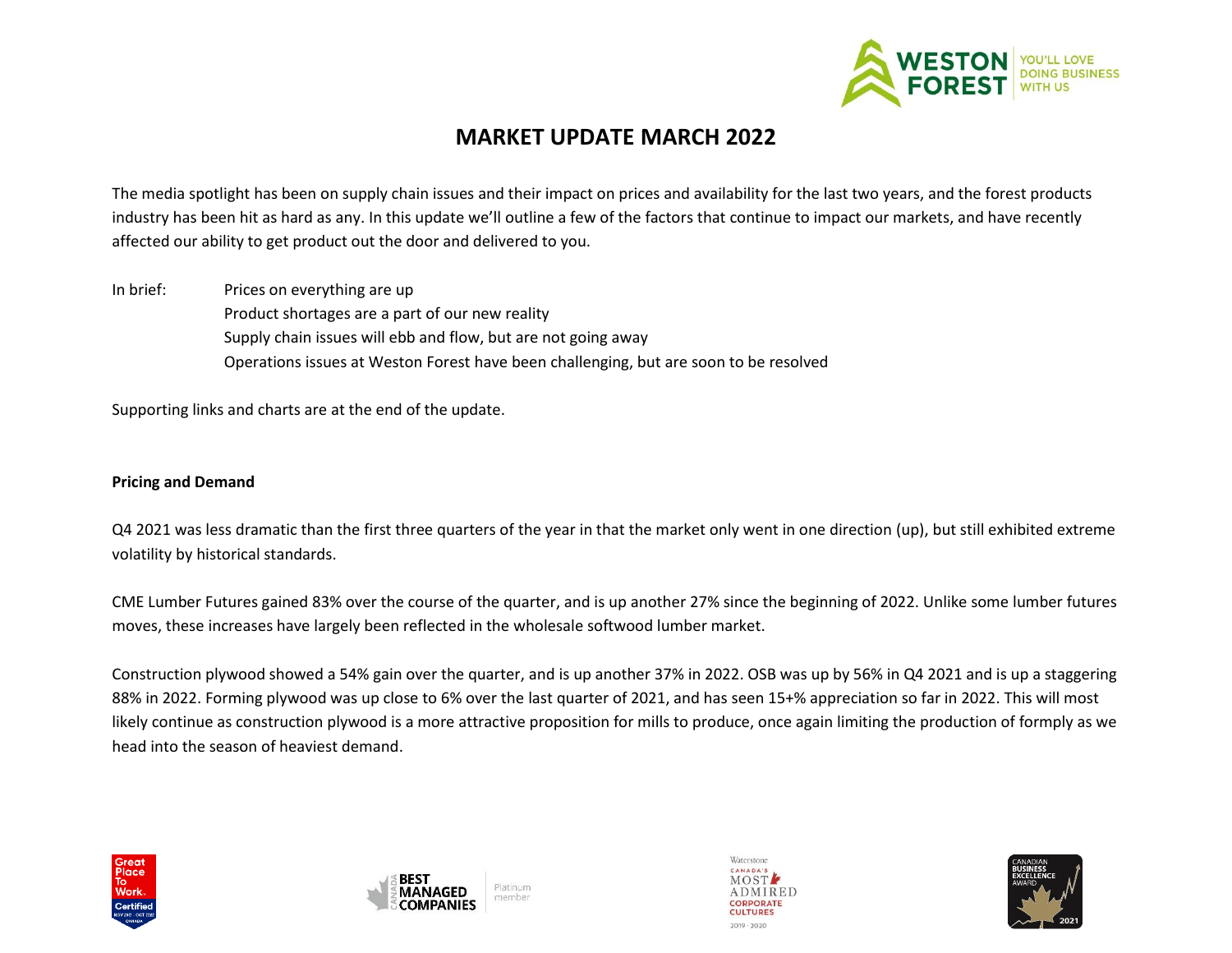

Industrial hardwood and lagging prices were also incredibly strong, heading into record territory with gains of 8-10% over Q4 2021. It's hard to tell how much hardwood prices have gone up this year due to the lack of availability and sporadic pricing, but best estimates are 50-60% just since the beginning of this year.

Housing starts continue to trend up on both the 1-year and the 10-year charts, reflecting the healthy demand that the forest products markets are experiencing. Historically, starts are approximately 70% of peak, so there is room to escalate. The limiting factors will be material availability issues and access to labour. Industrial Production and Capacity Utilization continues to be strong in the US and Canada despite pandemic issues along the way, as does GDP output and the inflation that comes with it.

#### **Logistics**

Transportation issues were the single biggest market factor in Q4 and have accelerated into 2022. We have confirmed reports of both sawmills and panel mills carrying huge inventories waiting for railcars and trucks to take product to market. Some mills are curtailing production to accommodate the problem.

Trucking shortages that we have been reporting on for the last couple of years are not going away anytime soon. There are not enough drivers for the demand. Certain mid- and long-haul lanes are virtually impossible to find trucks for.

Rail problems have abounded over the last few years, with railcar and locomotive shortages compounded by weather and COVID issues. Fires and floods in BC caused major disruptions for origin shippers in 2021, creating a logjam of product at lumber and panel mills. COVID issues effectively reduced the railways' workforce, resulting in missed switches and reduced deliveries. Some mills are reporting reductions of over 50% in railcar availability.

Intermodal shipments are usually an expedient way for many products to get to market, both overseas and domestic. Earlier in 2021 we were hearing of international container supply shortages and huge price increases, but those did not materialize in the domestic intermodal market until much later in the year and into 2022. We have seen price increases of 200-400% in domestic intermodal lanes due to massive shortages, dramatically impacting the availability of many plywood products and some lumber items.







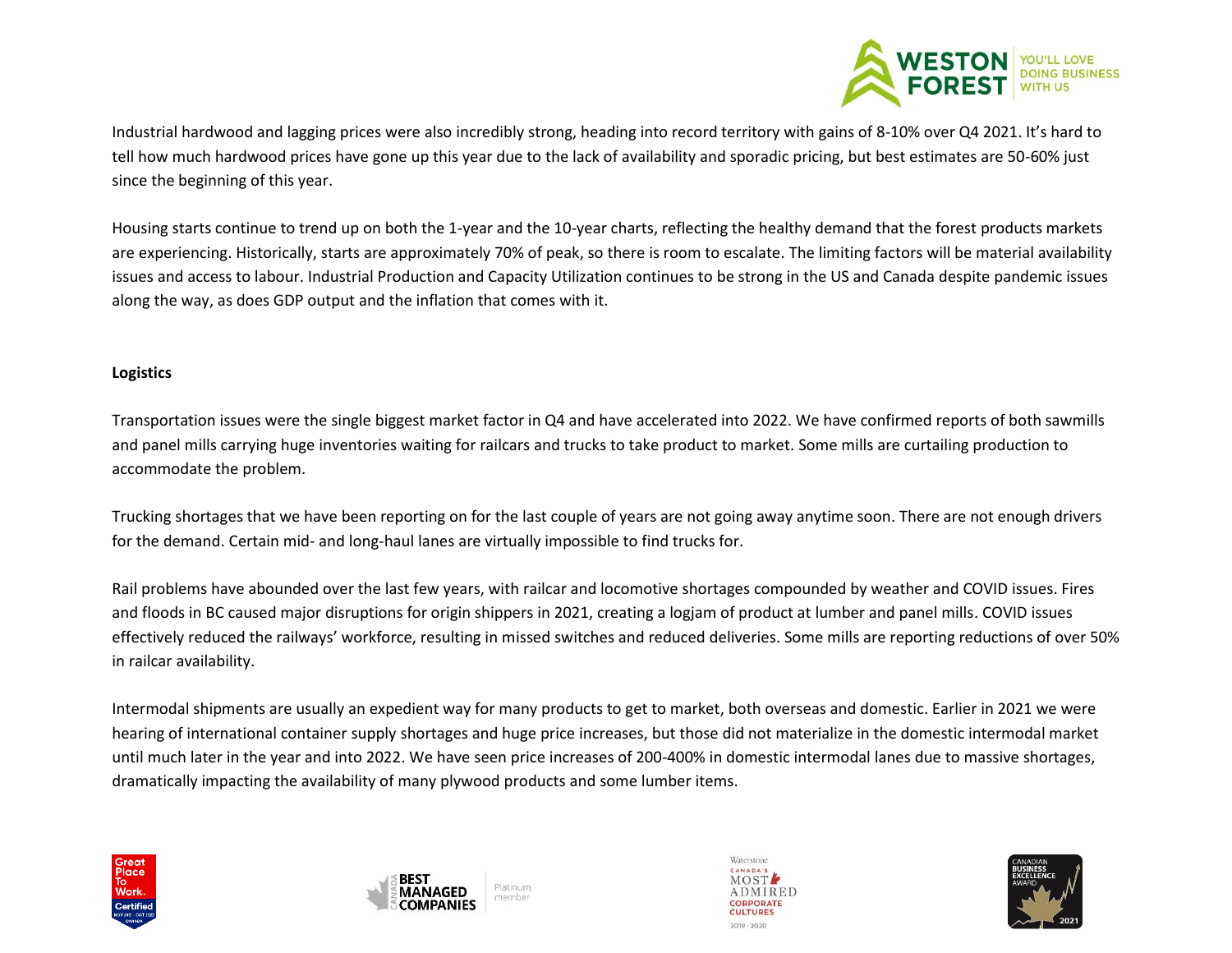

Weather issues have also dominated the news cycle the last few months. In addition to the aforementioned fires and floods in BC, the rest of North America has seen record snowfall and persistent cold temperatures. In January, our Mississauga head office facility just outside Toronto was pummeled with the biggest blizzard since 1944. This made it incredibly difficult to move around our facility. Combined with more snow and extremely cold temperatures over the last month, we had a perfect storm of inbound truck and rail delays, equipment breakdowns, labour shortages, and outbound trucking issues. We have had to take several short-term emergency measures to keep product moving, and we still could not keep up with demand. Unfortunately, we were not capable of our usual quick product turnaround for many of our good customers.

Despite our best efforts, we've let people down over the last few weeks. You can be confident that we are making the changes we need to make and sparing no expense to get back to the levels of service that we are known for.

#### **Supply**

Lumber and panel production over the last two years has been impacted by the same COVID issues as the general manufacturing and distribution sectors: access to labour, downtime due to COVID, and transportation availability. While COVID-related issues and transportation backlogs will clear to some extent, there does not appear to be a quick solution for the labour situation.

Unique to softwood lumber, the Spruce-Pine-Fir (SPF) production in BC is finally starting to decrease, but this is being met with a corresponding increase in production of Southern Yellow Pine (SYP) in the US south. This will most likely lead to imbalances along the way as the two products are not entirely interchangeable.

In addition to all of the aforementioned challenges that commodity plywood is facing, forming plywood is now at a point where it is much less lucrative than construction plywood for mills to produce. This is the same situation we saw much of last year during the formply shortages, so the market is potentially setting itself up for a repeat of that situation.

Industrial hardwood lumber and lagging & shoring come with their own unique set of challenges that have led to the record pricing we are now experiencing. Increasingly volatile weather patterns are shortening logging seasons. Aging owner-operators in both logging and sawmilling are choosing retirement over battling with rising operational costs and limited succession planning. Increased demand high-grade hardwood has allowed for mills to break out more grades and capture additional profit further into the heart of the log, where the industrial hardwood lumber and lagging & shoring typically reside.







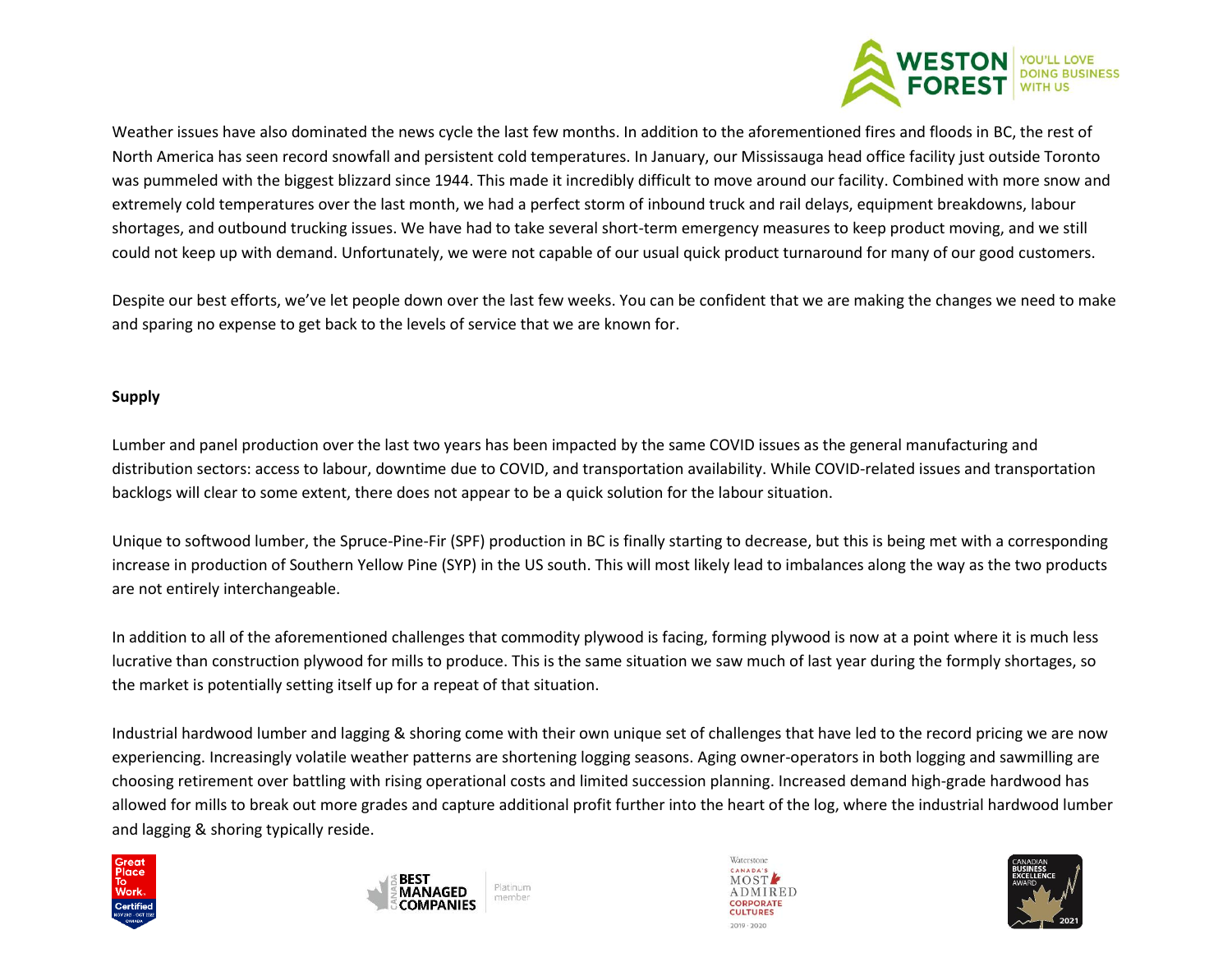

#### **What does all of this mean to you?**

These are challenging times. Please keep the following in mind as you plan your business moving forward:

- 1. Prices will continue to be volatile. As logistics issues ebb and flow, so will commodity prices. We'll do our best to buffer the effects for our customers, but there will be swings.
- 2. Even though our recent Operations problems have been mostly weather-related, there will be continued lumber and panel availability shortages due to all of the issues we've outlined above. Anyone running very lean inventories of critical items will be in a difficult position at times. Please continue to consult your Account Manager: they can offer solutions for your business.
- 3. Industrial hardwood and lagging & shoring are faced with a unique set of challenges: shortages will persist.
- 4. Forming plywood will be in tight supply again this year: as you read this, there is virtually none available at the wholesale level across Canada for immediate shipment. We strongly suggest that our customers secure supply, and we would be happy to discuss this with you.

If you have any questions about anything you've read here, feel free to speak with your Weston Forest contact.

We will continue to do everything we can to make sure you'll continue to love doing business with us. We thank you for your patience and flexibility while we continue to work through a difficult time in our industry. We will get through this together.

Select links: [Industrial Price Index Canada](https://www150.statcan.gc.ca/n1/pub/62f0014m/62f0014m2022002-eng.htm) <https://yieldpro.com/2022/01/materials-scarce-prices-high/> <https://home.kpmg/xx/en/home/insights/2021/12/six-key-trends-impacting-global-supply-chains-in-2022.html>







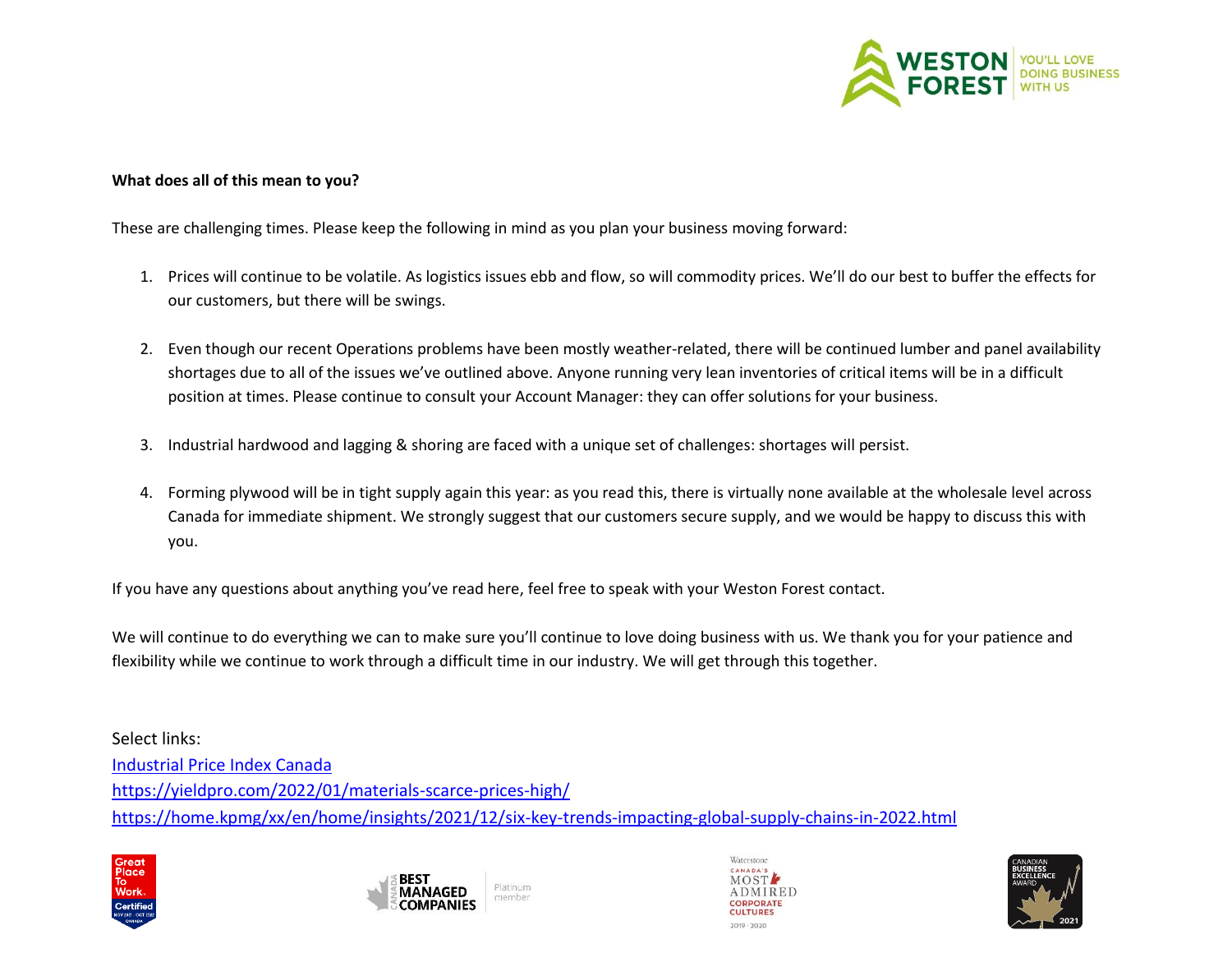

<https://www.nytimes.com/2022/02/01/business/supply-chain-disruption.html>

<https://www.nationalobserver.com/2022/01/31/news/federal-government-industry-groups-search-supply-chain-solutions> <https://www.nytimes.com/2022/02/09/business/truck-driver-shortage.html> <https://ca.finance.yahoo.com/news/bof-a-no-relief-in-sight-for-high-trucking-costs-195333782.html> <https://www.railwayage.com/freight-forecasting/rail-freight-whats-in-the-crystal-ball/> [https://www.logisticsmgmt.com/article/intermodal\\_volumes\\_begin\\_2022\\_with\\_annual\\_declines\\_reports\\_iana](https://www.logisticsmgmt.com/article/intermodal_volumes_begin_2022_with_annual_declines_reports_iana) <https://www.bloomberg.com/news/articles/2022-02-03/truck-rail-car-dearth-adding-to-lofty-lumber-prices-ceo-says> <https://www.bnnbloomberg.ca/transport-crunch-spurs-west-fraser-timber-to-curtail-lumber-production-1.1724011> <https://www.marketplace.org/2022/02/15/lumber-prices-soar-on-hot-demand-and-supply-bottlenecks/> <https://millerwoodtradepub.com/2022-forecasts-in-the-hardwood-industry-2021s-success-is-expected-to-continue-in-2022/> [https://mkweather.com/a-peak-of-winter-2021-2022-in-the-usa-and-canada-toronto-heaviest-blizzard-since-1965-nashville-](https://mkweather.com/a-peak-of-winter-2021-2022-in-the-usa-and-canada-toronto-heaviest-blizzard-since-1965-nashville-snowiest-winter-since-1985-mississauga-the-most-snow-since-1944-yakutat-18-m-of-snow-hail-in-texas/)









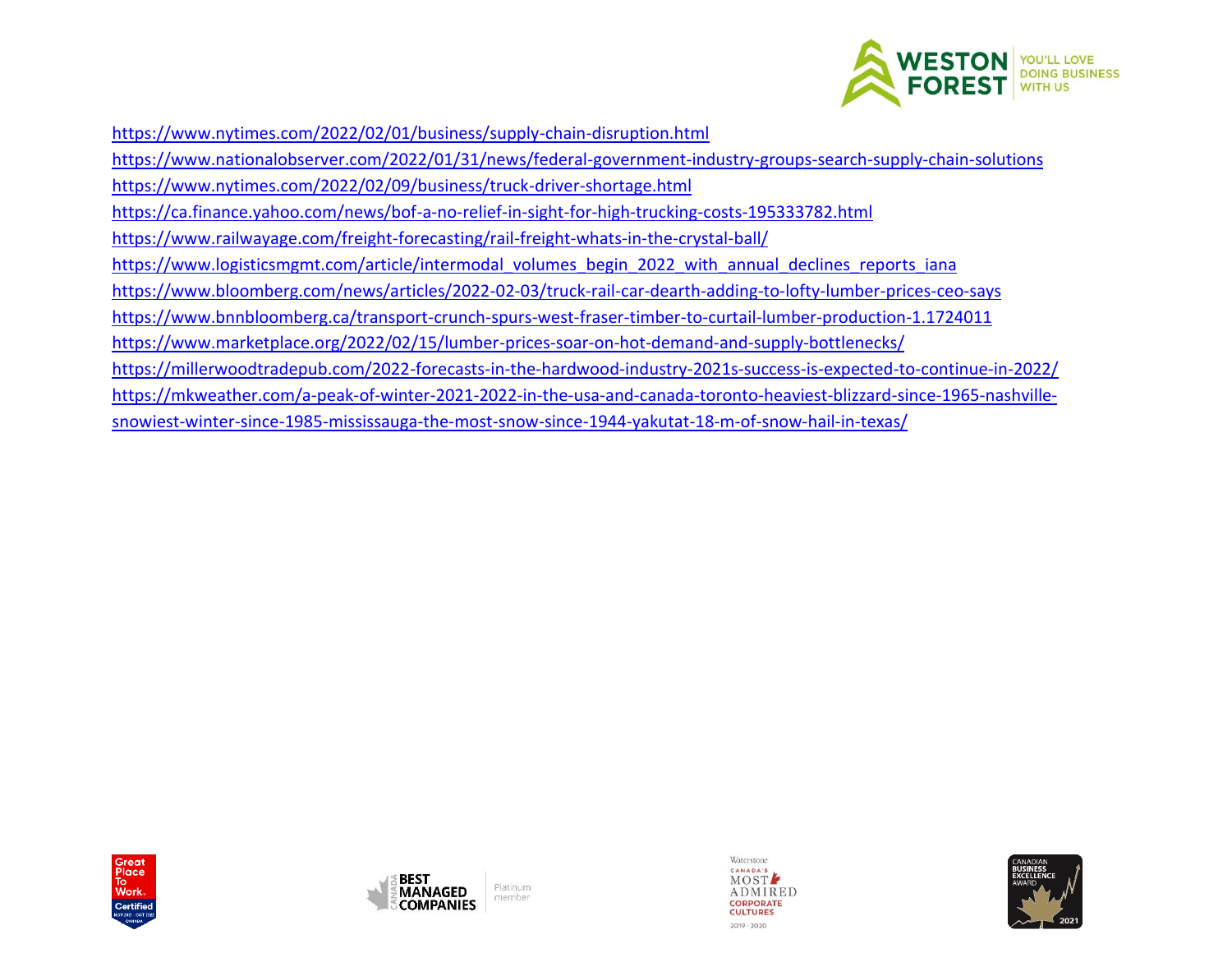

# **CME LUMBER FUTURES: 6-MONTH**

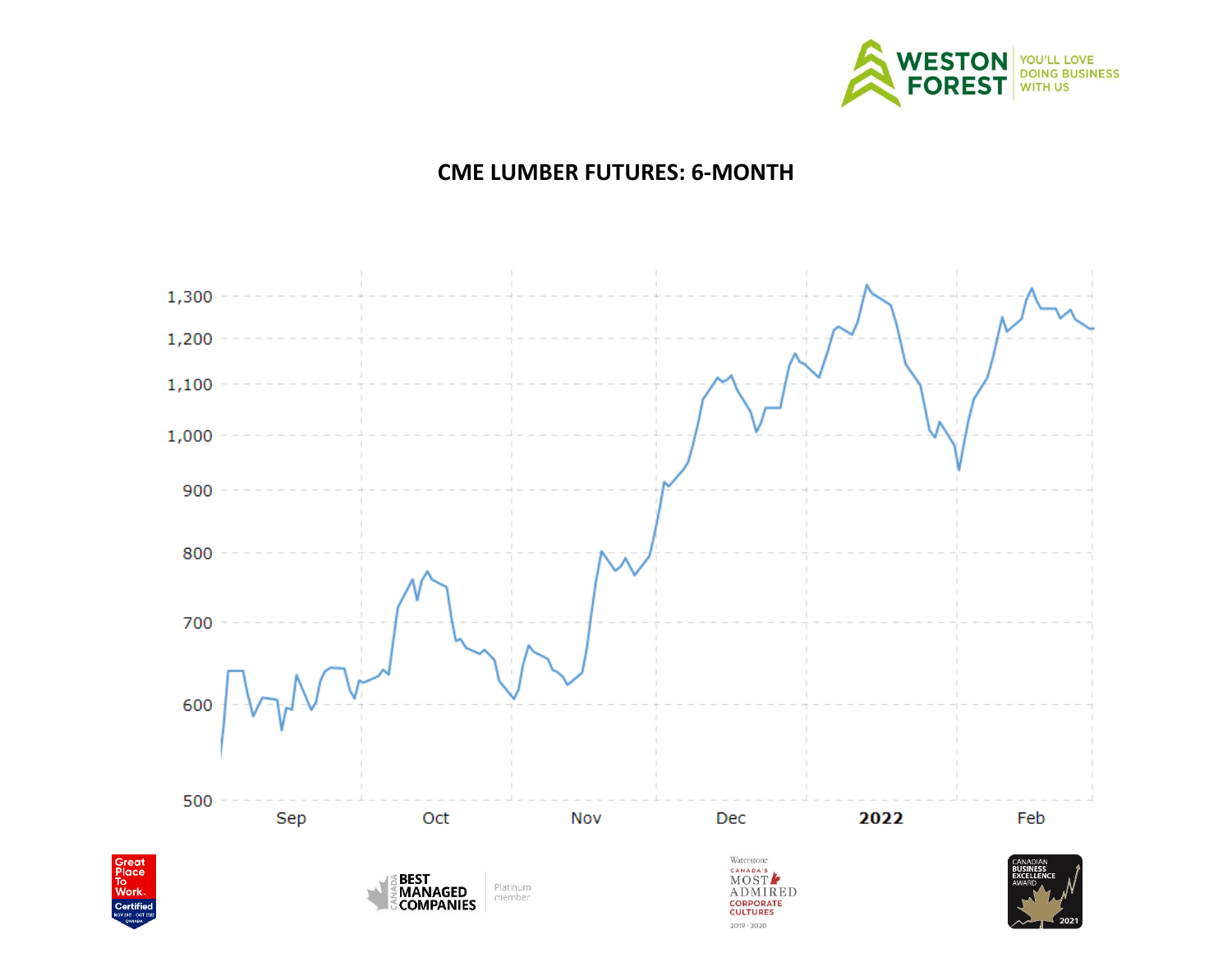

# **CME LUMBER FUTURES: 1-YEAR**

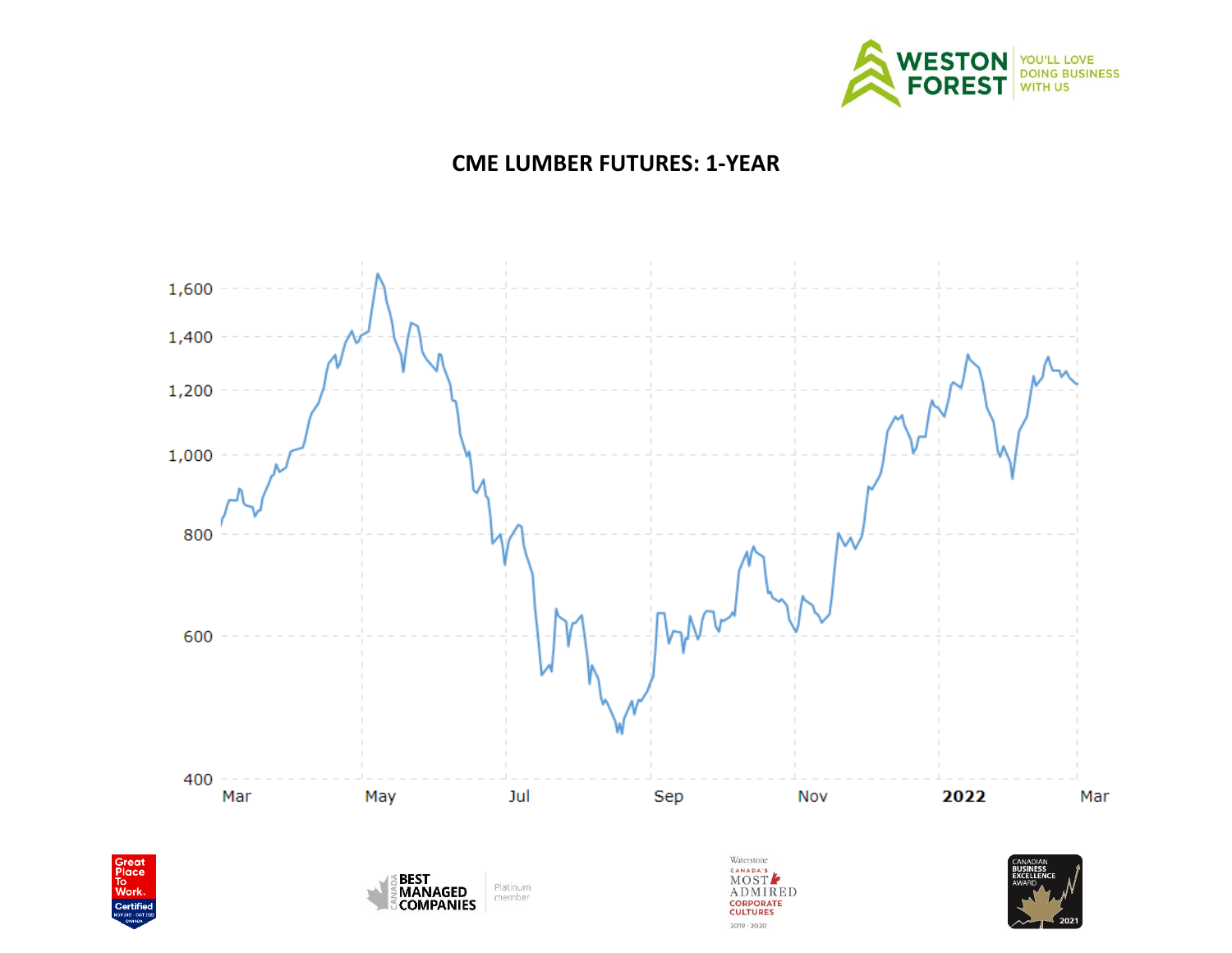

# **CME LUMBER FUTURES: 10-YEAR**

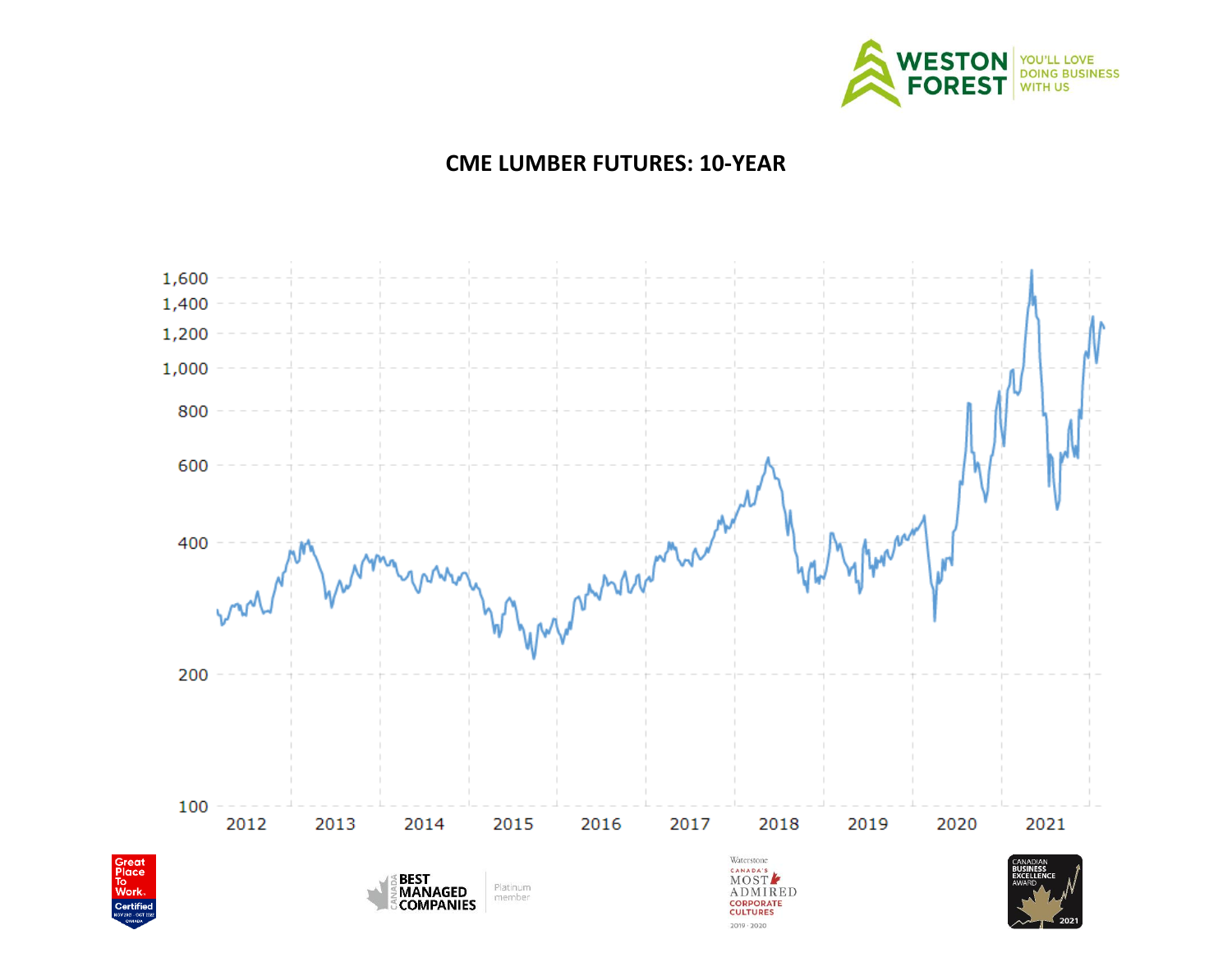

# **CME LUMBER FUTURES: HISTORICAL**

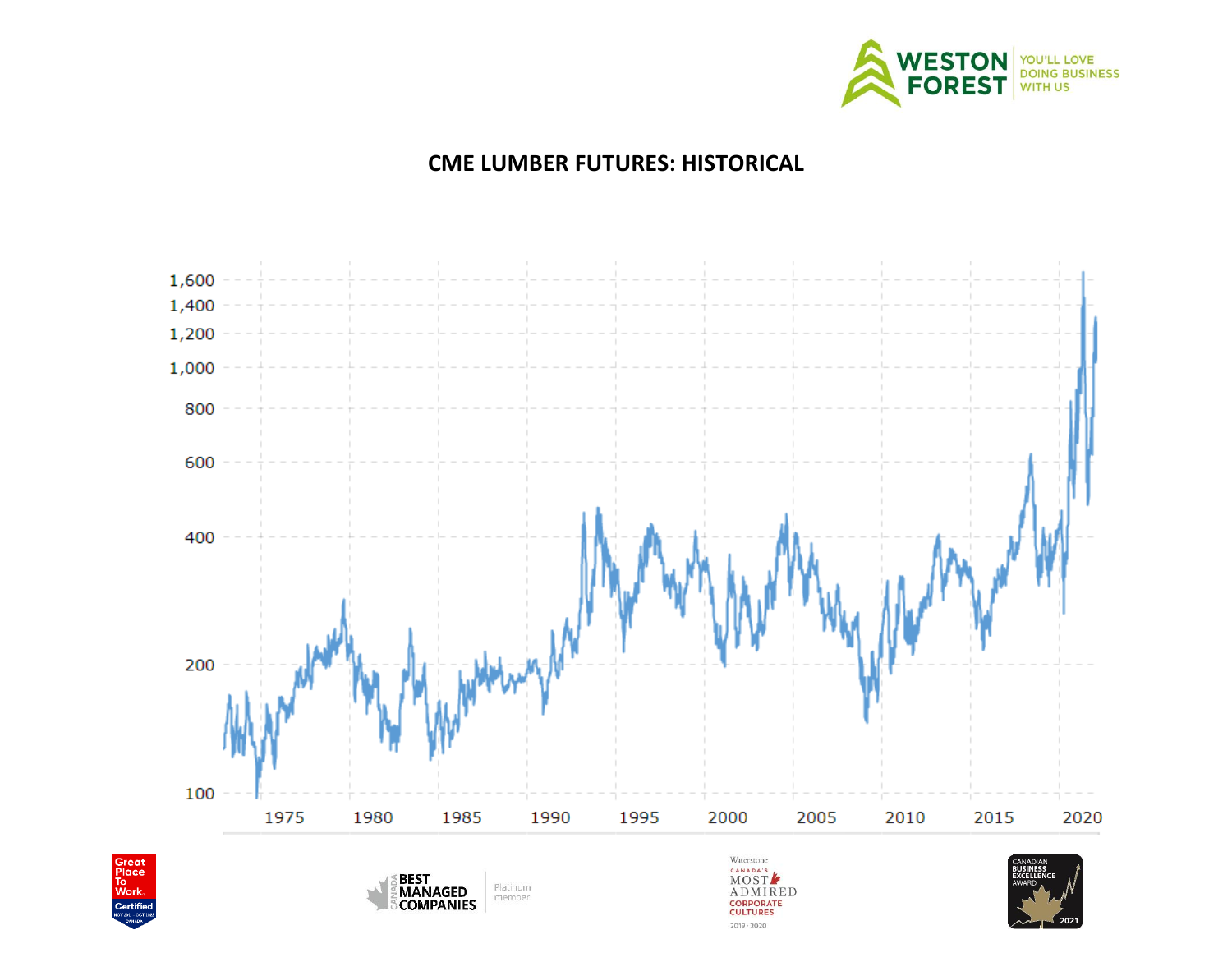

# **Softwood lumber prices**

### Figure 1: Weekly lumber prices in North America



Note: Eastern spruce-pine-fir 2x4 #2 and better, Random Lengths composite prices and western spruce-pine-fir 2x4 #2 and better, kiln dried

Sources: 1) Random Lengths, used with publisher's permission

2) Madison's Lumber Reporter, used with permission granted by the publisher

![](_page_9_Picture_7.jpeg)

![](_page_9_Picture_8.jpeg)

![](_page_9_Picture_9.jpeg)

![](_page_9_Picture_10.jpeg)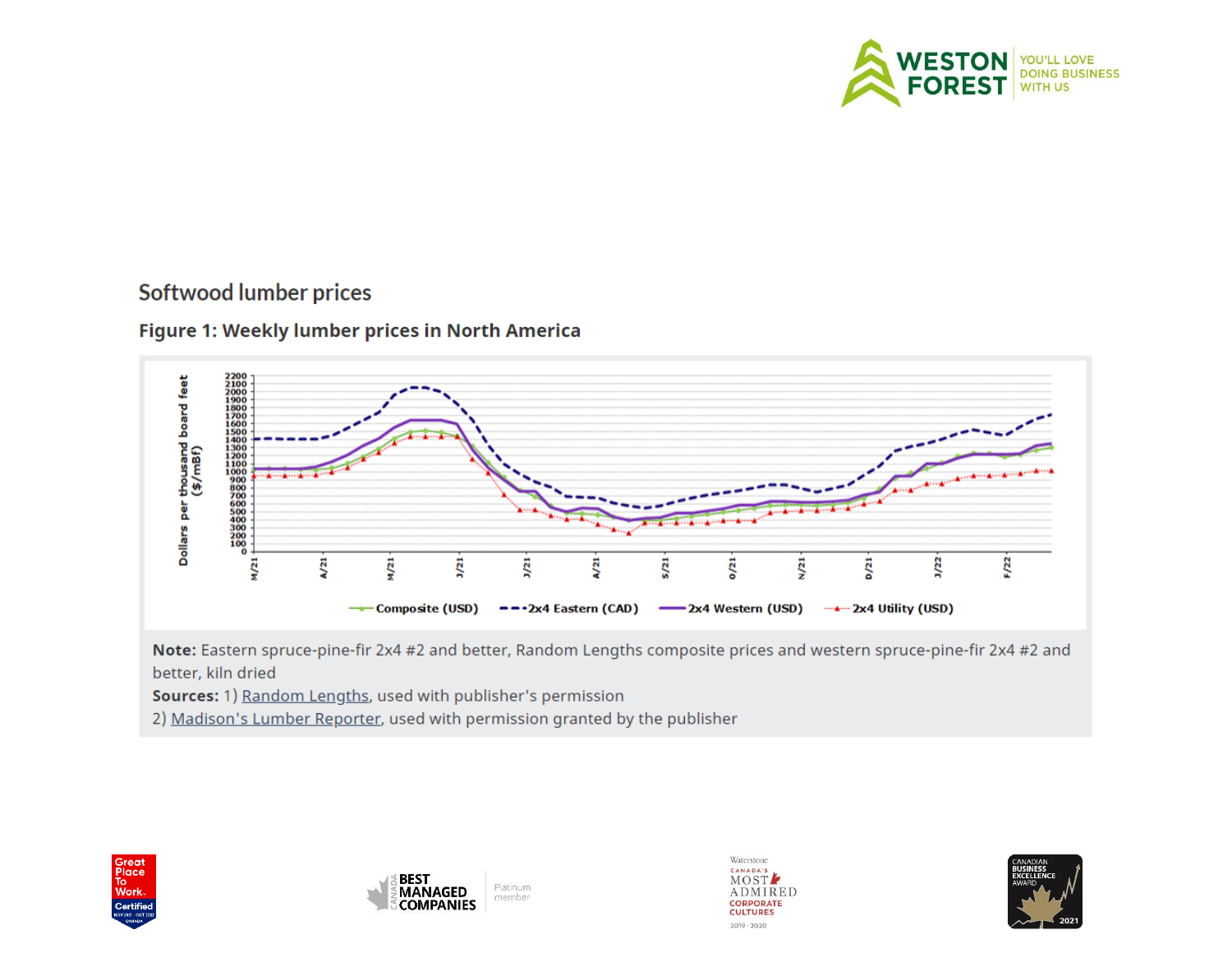![](_page_10_Picture_0.jpeg)

# **Panel prices**

### Figure 2: Weekly panel prices in North America

![](_page_10_Figure_3.jpeg)

Note: Random Lengths structural panels composite prices, 15/32" 4-ply exterior southern, 1/2" 4-ply exterior western and 7/16" oriented strand board (north central)

Sources: 1) Random Lengths, used with publisher's permission

2) Madison's Lumber Reporter, used with permission granted by the publisher

![](_page_10_Picture_7.jpeg)

![](_page_10_Picture_8.jpeg)

![](_page_10_Picture_9.jpeg)

![](_page_10_Picture_10.jpeg)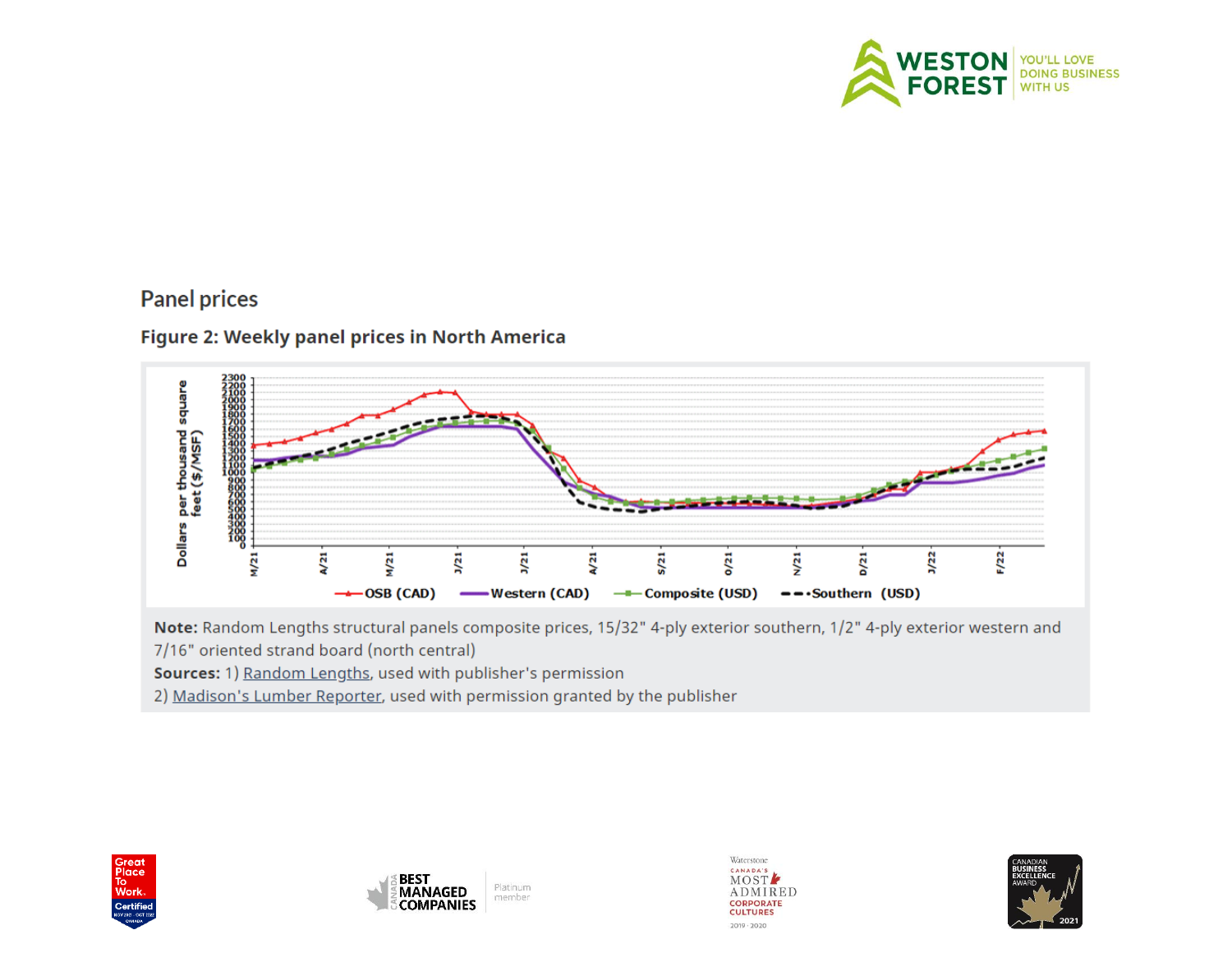![](_page_11_Picture_0.jpeg)

# **US HOUSING STARTS: 1-YEAR TREND**

![](_page_11_Figure_2.jpeg)

SOURCE: TRADINGECONOMICS.COM | U.S. CENSUS BUREAU

![](_page_11_Picture_4.jpeg)

![](_page_11_Picture_5.jpeg)

![](_page_11_Picture_6.jpeg)

![](_page_11_Picture_7.jpeg)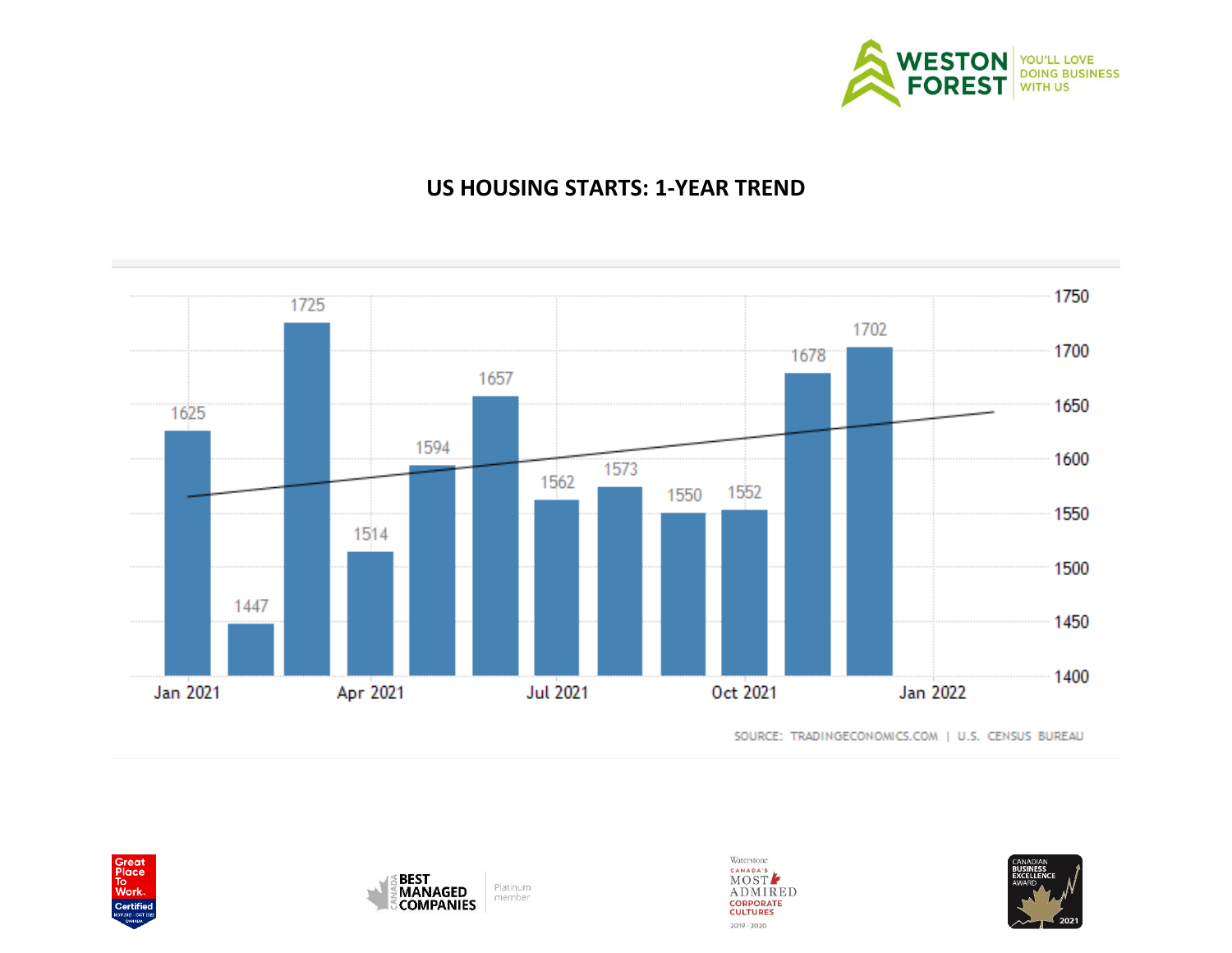![](_page_12_Picture_0.jpeg)

# **US HOUSING STARTS: 10-YEAR TREND**

![](_page_12_Figure_2.jpeg)

SOURCE: TRADINGECONOMICS.COM | U.S. CENSUS BUREAU

![](_page_12_Picture_4.jpeg)

![](_page_12_Picture_5.jpeg)

![](_page_12_Picture_6.jpeg)

![](_page_12_Picture_7.jpeg)